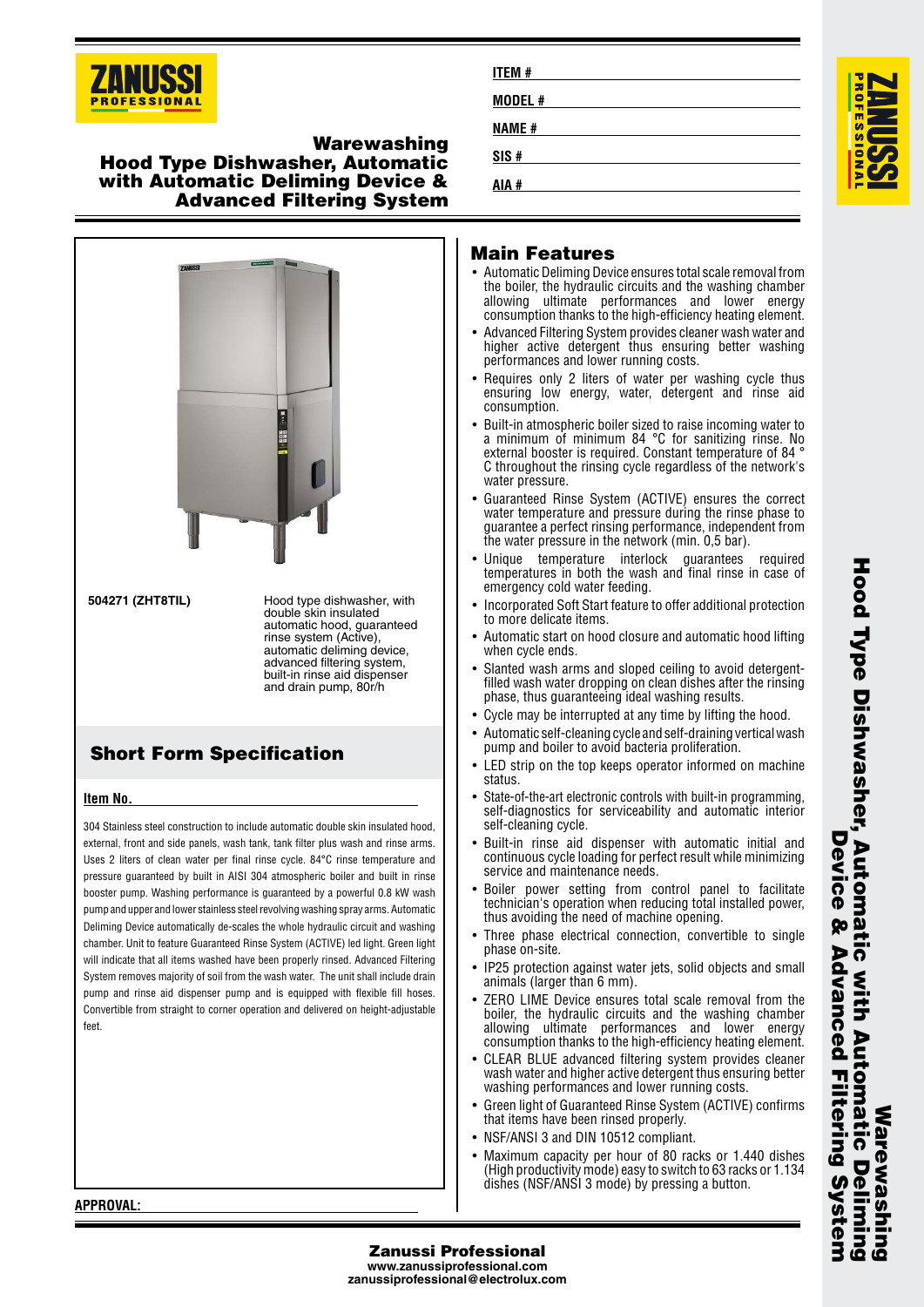

#### **Warewashing Hood Type Dishwasher, Automatic with Automatic Deliming Device & Advanced Filtering System**

- 45/84/150 seconds cycles (High productivity mode); 57/84/150 43/64/130 Seconds cycles (High productivity mode), 37/64/130 **Included Accessories**
- The machine can be connected to cold water.

## **Construction**

- Heavy duty Stainless steel construction. Internal cavity as well as exterior panels are in 304 series Stainless steel.
- Pressed tank in front position to facilitate cleaning.
- Automatic double skin insulated hood.
- Specially designed Stainless steel wash/rinse arms and nozzles provide superior cleaning action.
- Revolving interchangeable Stainless steel wash/rinse arms above and below the rack, screw out for simple clean up.
- Pre-arranged for on-site HACCP implementation and Energy Management device.
- Element protection from dry fire and low water.
- Unit to include drain pump and rinse aid dispenser pump.

|        | • 2 of Yellow cutlery container<br>• 1 of Basket for 18 dinner plates or 27 side<br>plates (max. diam. 240 mm) | PNC 864242<br>PNC 867002 |                |
|--------|----------------------------------------------------------------------------------------------------------------|--------------------------|----------------|
|        | • 1 of Basket for cups and coffee cups (24-48<br>pcs) - blue                                                   | PNC 867007               |                |
|        | <b>Optional Accessories</b>                                                                                    |                          |                |
|        | • Kit 8 plastic boxes for cutlery - yellow                                                                     | PNC 780068               | $\Box$         |
|        | • External manual water softener - 12 It                                                                       | PNC 860412               | $\Box$         |
|        | External automatic water softener - 8 It                                                                       | PNC 860413               | $\Box$         |
|        | External manual water softener - 20 It                                                                         | PNC 860430               | $\Box$         |
|        | • Connectivity kit for Double Skin Hood Type<br>Dishwashers (ECAP)                                             | <b>PNC 864007</b>        | $\Box$         |
|        | • Stainless steel inlet hose kit                                                                               | PNC 864016               | $\Box$         |
|        | • Filter for partial demineralization                                                                          | PNC 864017               | $\Box$         |
|        | • Kit to measure total/partial water hardness                                                                  | <b>PNC 864050</b>        | $\Box$         |
|        | • Yellow cutlery container                                                                                     | PNC 864242               | $\Box$         |
|        | • Filter for total demineralization                                                                            | PNC 864367               | $\Box$         |
|        | • Detergent dispenser kit                                                                                      | PNC 864369               | $\Box$         |
|        | • Reverse osmosis filter for single tank<br>dishwasher with atmosphere boiler                                  | <b>PNC 864388</b>        | $\Box$         |
|        | • Pressure reducer for single tank dishwasher                                                                  | PNC 864461               | $\Box$         |
|        | • Kit of rack and support to wash fryer basket                                                                 | PNC 864463               | $\Box$         |
|        | • Kit of 100mm feet for Hood Type Dishwasher                                                                   | PNC 864464               | $\Box$         |
|        | • Frontal control panel for double skin<br>automatic hood type dishwasher                                      | PNC 864467               | П              |
|        | • Extra heavy rack support for hood type<br>dishwasher                                                         | PNC 865493               | $\Box$         |
|        | • Set of 4 yellow cutlery containers                                                                           | <b>PNC 865574</b>        | $\Box$         |
|        | • Basket for 6 trays 530x370 mm                                                                                | PNC 866743               | $\Box$         |
|        | • Basket for 12 soup plates or 12 cups (max.<br>diam. 240 mm)                                                  | PNC 867000               | $\Box$         |
|        | • Basket for 18 dinner plates or 27 side plates<br>(max. diam. 240 mm)                                         | PNC 867002               | $\Box$         |
| - blue | • Basket for cups and coffee cups (24-48 pcs)                                                                  | <b>PNC 867007</b>        | $\Box$         |
|        | • Basket for bulk cutlery-capacity: 100 pieces -<br>brown                                                      | <b>PNC 867009</b>        | $\Box$         |
|        | • Cover grid for small/light items in rack                                                                     | PNC 867016               | $\Box$         |
|        | • Basket for 25 glasses max. height: 120 mm<br>diameter: 80 mm - blue                                          | PNC 867021               | $\Box$         |
| blue   | Basket for 16 glasses max. height: 70 mm -                                                                     | PNC 867023               | □              |
|        | Booket cami professional (EQOvEQOv100mm), DNO 067004                                                           |                          | $\overline{ }$ |

- Basket semi-professional (500x500x190mm) PNC 867024 ❑
- Basket for 16 glasses max. height: 220 mm PNC 867040 ❑diameter: 100 mm - blue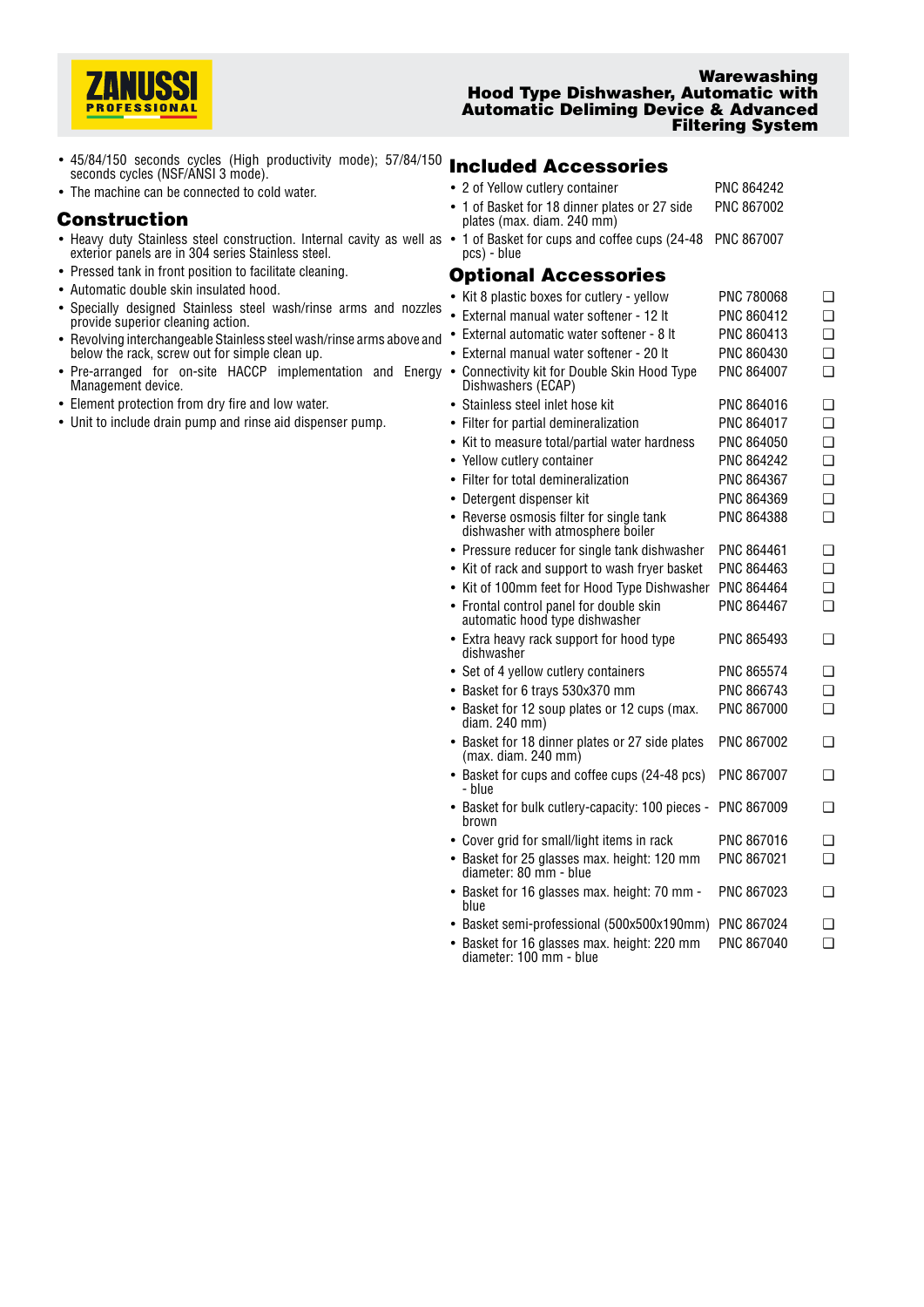

#### **Warewashing Hood Type Dishwasher, Automatic with Automatic Deliming Device & Advanced Filtering System**



334 334

# **Electric**

| Supply voltage:                       |                   |
|---------------------------------------|-------------------|
| 504271 (ZHT8TIL)                      | 400 V/3N ph/50 Hz |
| <b>Convertible to:</b>                | 230V 1N~; 230V 3~ |
| <b>Default Installed Power:</b>       | 9.9 kW            |
| <b>Reducible Installed Power:*</b>    | $6.9$ kW          |
| <b>Boiler Heating Elements Power:</b> | 9 kW              |
| <b>Boiler Reducible To:*</b>          | 6 kW              |
| <b>Tank heating elements:</b>         | 3 kW              |
| Water:                                |                   |
| Water supply temperature*:            | 10-65 °C          |
| Drain line size:                      | $20.5$ mm         |
| Inlet water supply pressure:          | $0.5 - 7$ bar     |
| Water consumption per cycle (It):     | 2                 |
| <b>Boiler Capacity (It):</b>          | 12                |
| Tank Capacity (It):                   | 24                |
| Kev Information:                      |                   |

## **Key Information:**

| $N^{\circ}$ of cycles:                            | 3                          |
|---------------------------------------------------|----------------------------|
| Duration cycle:*                                  | 45/84/150 sec.             |
| <b>Duration cycle - NSF/ANSI 3</b><br>compliant:  | 57/84/150 sec.             |
| Racks per hour:*                                  | 80                         |
| Racks per hour - NSF/ANSI 3<br>compliant:         | 63                         |
| Dishes per hour:*                                 | 1440                       |
| Dishes per hour - NSF/ANSI 3<br>compliant:        | 1134                       |
| Wash temperature:                                 | 55-65 $°C$                 |
| Wash temperature - NSF/ANSI 3<br>compliant:       | 75 °C                      |
| Rinse temperature:                                | 84 °C                      |
| Net weight:                                       | 119 kg                     |
| <b>Shipping weight:</b>                           | 132 kg                     |
| <b>Shipping volume:</b>                           | $1.01 \text{ m}^3$         |
| Packaging size<br>(WxDxH):<br><b>Noise level:</b> | 667x755x1567 mm<br><63 dBA |
|                                                   |                            |

\* According to market standard, the productivity is declared at an inlet water supply temperature of 50°C . If the water is supplied at 65°C, the power can be reduced by 3 kW without any loss in productivity.

\*\* When connected to cold water, the cycle time will be prolonged accordingly. The machine will have productivity per hour of 48 racks at 10°C supply temperature or 55 racks at 20°C supply temperature.

### **Air Emission:**

| Latent heat:   | 500 W  |
|----------------|--------|
| Sensible heat: | 2000 W |